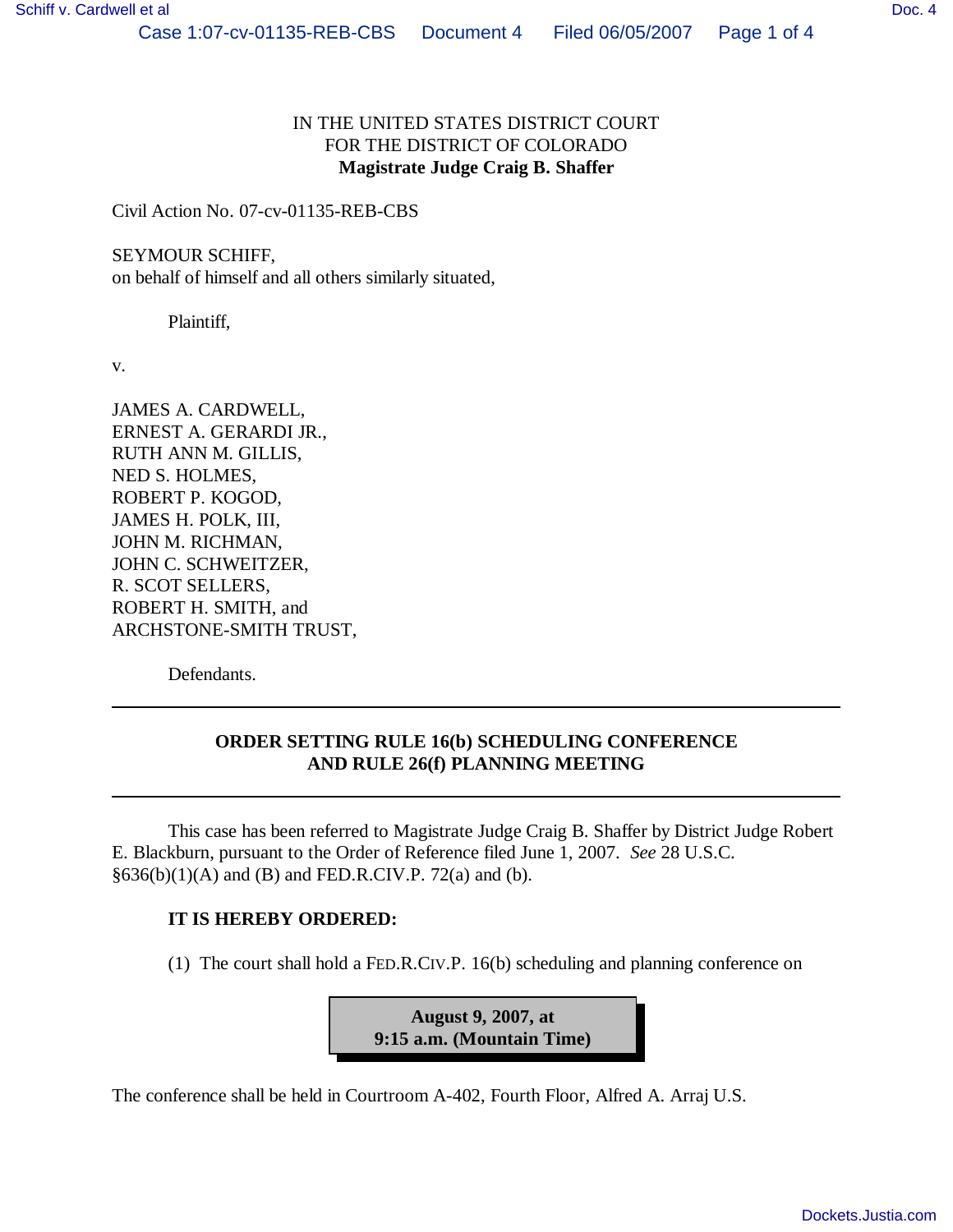Courthouse, 901 19<sup>th</sup> Street, Denver, Colorado. If this date is not convenient for any party<sup>1</sup>, he or she shall confer with opposing parties and contact the court to reschedule the conference to a more convenient time. **Please remember that anyone seeking entry into the Alfred A. Arraj United States Courthouse will be required to show valid photo identification. See D.C.COLO.LCivR 83.2B.**

A copy of instructions for the preparation of a scheduling order and a form scheduling order can be downloaded from the Court's website at www.co.uscourts.gov/forms-frame.htm (Click on "Civil Forms" in the blue box at the top of the screen and scroll down to the bold heading "Standardized Order Forms"). Parties shall prepare the proposed scheduling order in accordance with the Court's form.

The parties shall submit their proposed scheduling order, pursuant to District of Colorado Electronic Case Filing ("ECF") Procedures V.L., on or before:

> **5:00 p.m. (Mountain Time) on August 2, 2007**

Attorneys and/or *pro se* parties not participating in ECF shall submit their proposed scheduling order on paper to the Clerk's Office. However, if any party in the case is participating in ECF, it is the responsibility of that party to submit the proposed scheduling order pursuant to the District of Colorado ECF Procedures.

The plaintiff shall notify all parties who have not yet entered an appearance of the date and time of the scheduling/planning conference, and shall provide a copy of this Order to those parties.

(2) In preparation for the scheduling/planning conference, the parties are directed to confer in accordance with FED.R.CIV.P. 26(f), on or before:

**July 19, 2007**

The court strongly encourages the parties to meet face to face, but should that prove impossible, the parties may meet by telephone conference. All parties are jointly responsible for arranging and attending the Rule 26(f) meeting.

During the Rule 26(f) meeting, the parties shall discuss the nature and basis of their claims and defenses and the possibilities for a prompt settlement or resolution of the case, make or arrange for the disclosures required by FED.R.CIV.P. 26(a)(1), and develop their proposed

<sup>&</sup>lt;sup>1</sup>The term "party" as used in this Order means counsel for any party represented by a lawyer, and any *pro se* party not represented by a lawyer.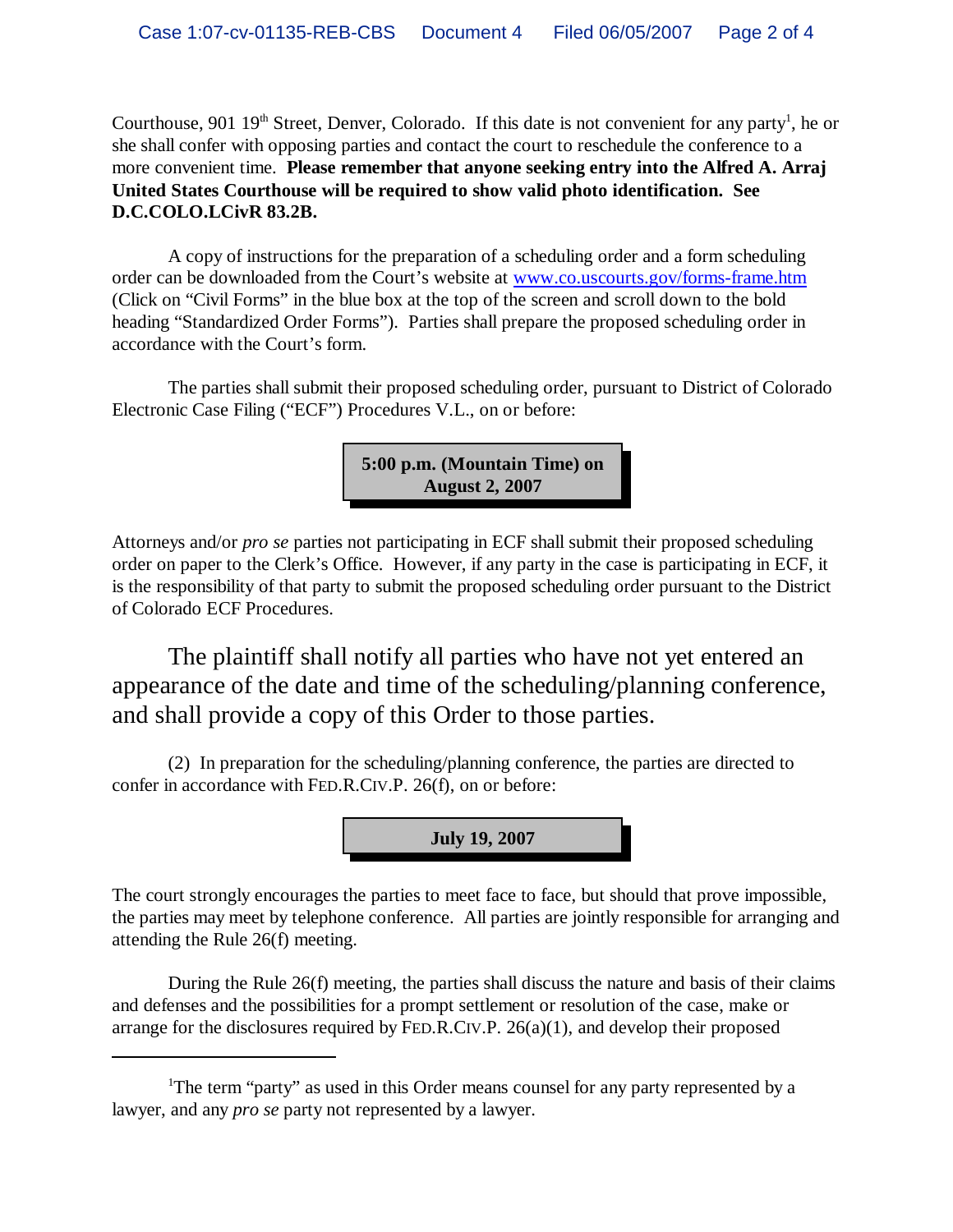scheduling/discovery plan. The parties should also discuss the possibility of informal discovery, such as conducting joint interviews with potential witnesses, joint meetings with clients, depositions via telephone, or exchanging documents outside of formal discovery.

In those cases in which: (i) the parties' substantive allegations involve extensive computer-generated records; (ii) a substantial amount of disclosure or discovery will involve information or records in electronic form (*i.e.,* e-mail, word processing, databases); (iii) expert witnesses will develop testimony based in large part on computer data and/or modeling; or (iv) any party plans to present a substantial amount of evidence in digital form at trial, the parties shall confer regarding steps they can take to preserve computer records and data, facilitate computerbased discovery and who will pay costs, resolve privilege issues, limit discovery costs and delay, and avoid discovery disputes relating to electronic discovery. The parties shall be prepared to discuss these issues, as appropriate, in the proposed Scheduling Order and at the scheduling and planning conference.

These are the minimum requirements for the Rule 26(f) meeting. The parties are encouraged to have a comprehensive discussion and are required to approach the meeting cooperatively and in good faith. The parties are reminded that the purpose of the Rule 26(f) meeting is to expedite the disposition of the action, discourage wasteful pretrial activities, and improve the quality of any eventual trial through more thorough preparation. The discussion of claims and defenses shall be a substantive, meaningful discussion.

The parties are reminded that pursuant to FED.R.CIV.P. 26(d), no discovery shall be sought prior to the Rule 26(f) meeting. The parties are reminded that they may begin formal discovery immediately after the Rule 26(f) conference. Parties are also on notice that District Judge Blackburn will make every effort to schedule this matter for trial within fifteen (15) months from the filing of the complaint.

(3) The parties shall comply with the mandatory disclosure requirements of FED.R.CIV.P.  $26(a)(1)$  on or before:



Counsel and parties are reminded that mandatory disclosure requirements encompass computerbased evidence which may be used to support claims or defenses. Mandatory disclosures must be supplemented by the parties consistent with the requirements of FED.R.CIV.P. 26(e). Mandatory disclosures and supplementation are not to be filed with the Clerk of the Court.

(4) This matter also is referred to Magistrate Judge Shaffer for settlement purposes and with the authority to convene such settlement conferences and direct related procedures as may facilitate resolution of this case. The scheduling and planning conference is not a settlement conference, and no client representative is required to appear. Nonetheless, to facilitate an early evaluation for the possibility of settlement, parties participating in ECF shall e-mail a *brief* (15 pages or less, including any attachments) Confidential Settlement Statement in PDF format to